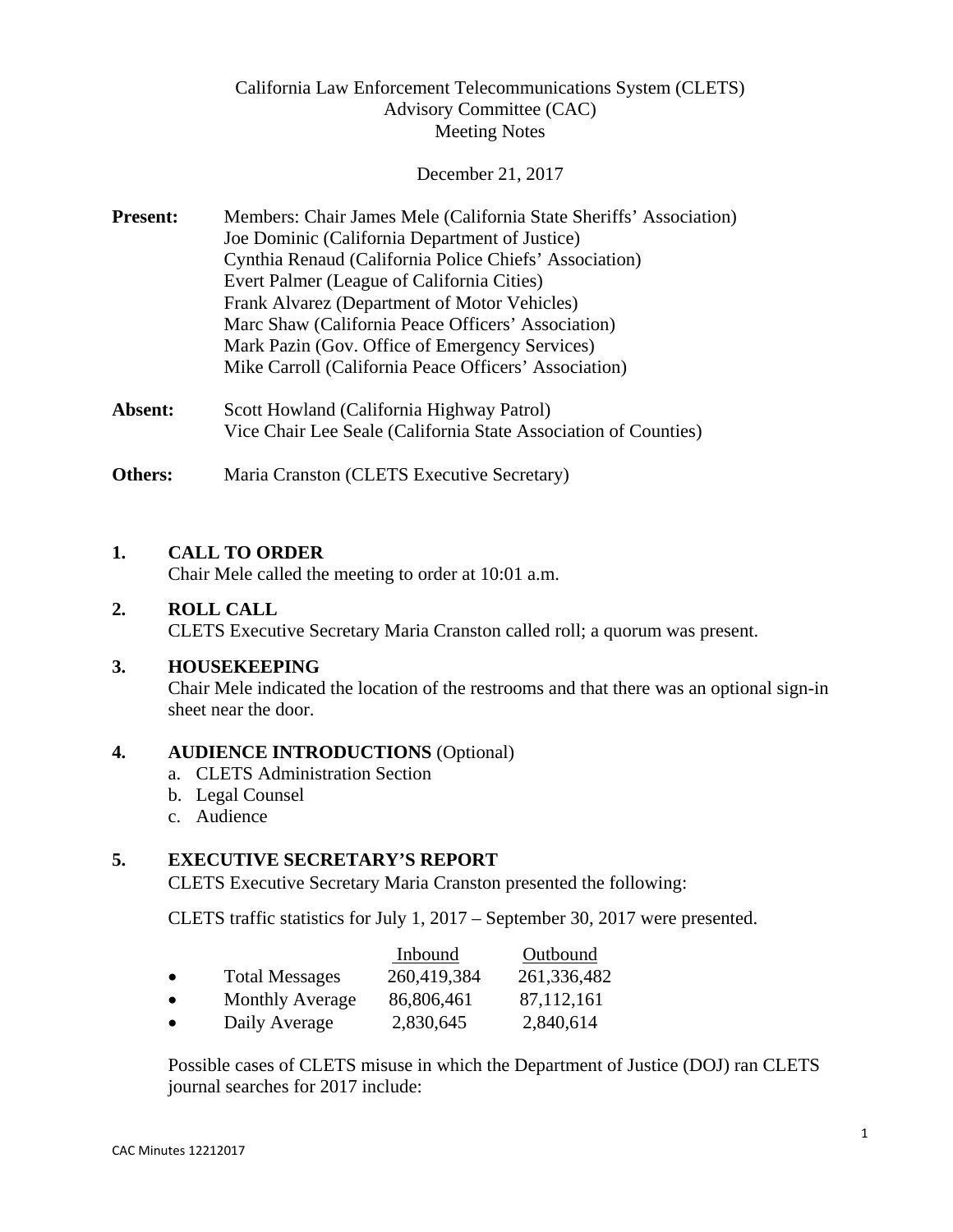|          | Journal Searches Performed | 43 |
|----------|----------------------------|----|
| $\Omega$ | No CLETS Misuse            | 25 |
| O        | Pending Findings           | 15 |
| $\Omega$ | Misuse Found               |    |
|          | * No Action Taken          |    |
|          | * Counseled                |    |
|          | * Reprimanded              |    |
|          | * Suspended                |    |
|          | * Resigned                 |    |
|          | * Terminated               |    |
|          | ∗<br>(Ither                |    |

Pending cases are followed-up on monthly basis.

## **6. UPDATE: UPGRADE APPLICATIONS APPROVED BY THE DOJ**

Chair Mele presented the following 20 CLETS applications for informational purposes. No vote was required by the Committee as the applications were previously approved by the DOJ:

- a. Banning Police Department
- b. California City Police Department
- c. California State University, Chico Police Department
- d. Chico Police Department
- e. Claremont Police Department
- f. Costa Mesa Police Department
- g. Fountain Valley Police Department
- h. Fresno County District Attorney's Office
- i. Gonzalez Police Department
- j. Irvine Police Department
- k. Monterey County Sheriff's Office
- l. San Diego Police Department
- m. San Pablo Police Department
- n. Sequoia and Kings Canyon National Park Service Park Rangers
- o. Simi Valley Police Department
- p. Siskiyou County Sheriff's Office
- q. Tehama County Sheriff's Office
- r. Turlock Police Department
- s. U.S. National Park Service, Sequoia and Kings Park Rangers
- t. University of California, Davis Police Department

## **7. NEW SERVICE APPLICATIONS**

Chair Mele referred to CLETS Executive Secretary Maria Cranston to present information about the two agencies requesting CLETS access:

a. Department of Child Support Services, Bureau of Public Assistance Investigations (San Diego County) – The applicant is applying as a Class 3 agency, which is defined as a law enforcement unit of a non-law enforcement agency having peace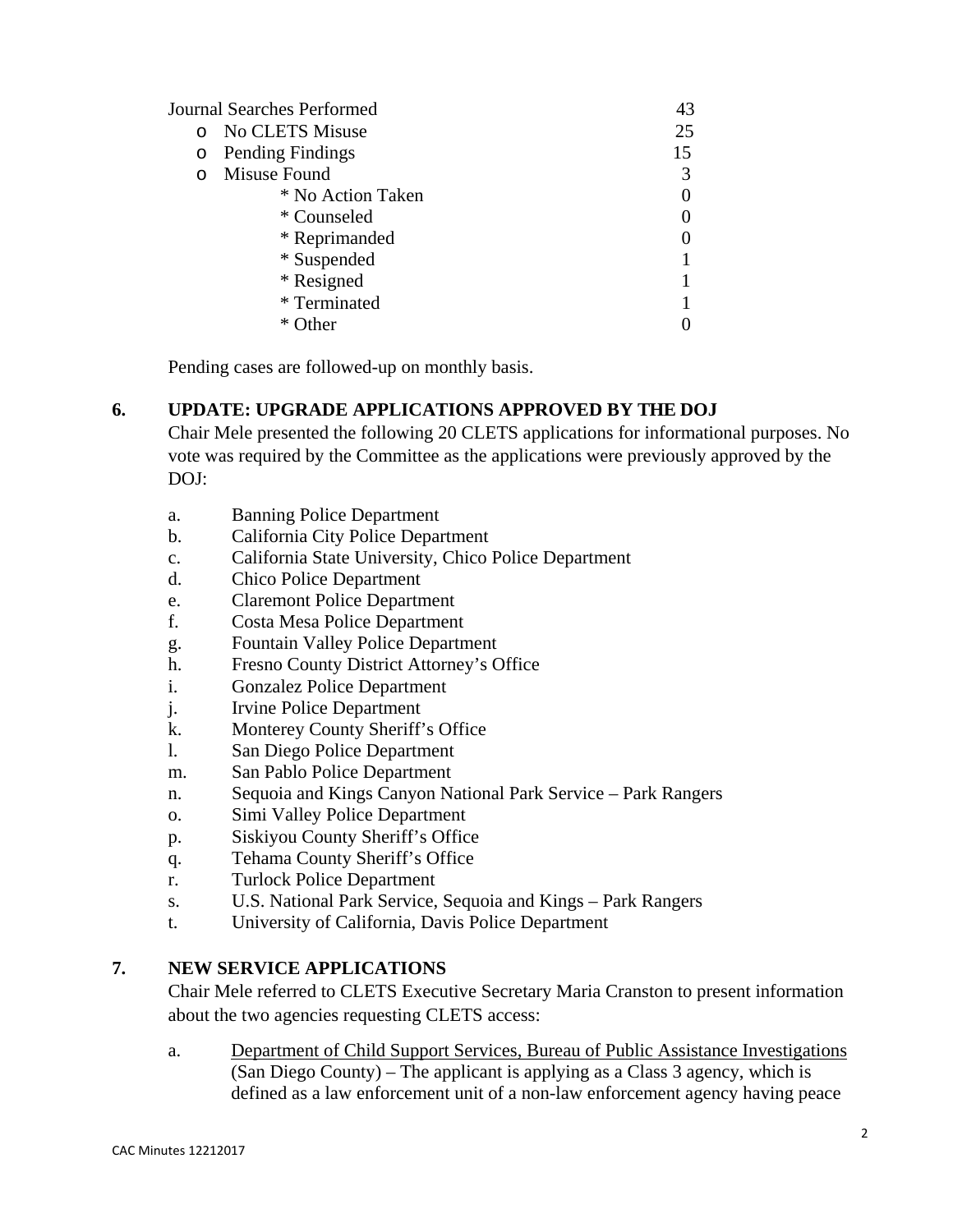officers and over 50 percent of the unit's budget is specifically allocated towards law enforcement functions. They qualify under California Penal Code section 830.35(a). The applicant's primary function is to investigate public assistance fraud. Inquiry access is requested using two devices. Staff recommends approval.

Chair Mele asked for public comment. There were none.

| Motion to approve: | Marc Shaw      |
|--------------------|----------------|
| Second:            | Mark Pazin     |
| Vote to approve:   | Marc Shaw      |
|                    | Mark Pazin     |
|                    | James Mele     |
|                    | Cynthia Renaud |
|                    | Mike Carroll   |
|                    | Frank Alvarez  |
|                    | Evert Palmer   |
|                    | Joe Dominic    |
|                    |                |

The motion passed.

U.S. Social Security Administration, Office of the Inspector General (Contra Costa County) – The applicant is applying as a Class 3 agency, which is defined as a law enforcement unit of a non-law enforcement agency having peace officers (under Penal Code section 830.8, agency has law enforcement officers) and over 50 percent of the unit's budget is specifically allocated towards law enforcement functions. They qualify under the Inspector General Act of 1978. The applicant's primary function is to conduct investigations of fraud, waste and abuse for the Social Security Administration. Inquiry access is requested using a single device. Staff recommends approval.

Chair Mele asked for public comment. There were none.

| Motion to approve: | Marc Shaw           |
|--------------------|---------------------|
| Second:            | Evert Palmer        |
| Vote to approve:   | Marc Shaw           |
|                    | Evert Palmer        |
|                    | James Mele          |
|                    | Cynthia Renaud      |
|                    | <b>Mike Carroll</b> |
|                    | Frank Alvarez       |
|                    | Mark Pazin          |
|                    | Joe Dominic         |
|                    |                     |
|                    |                     |

The motion passed.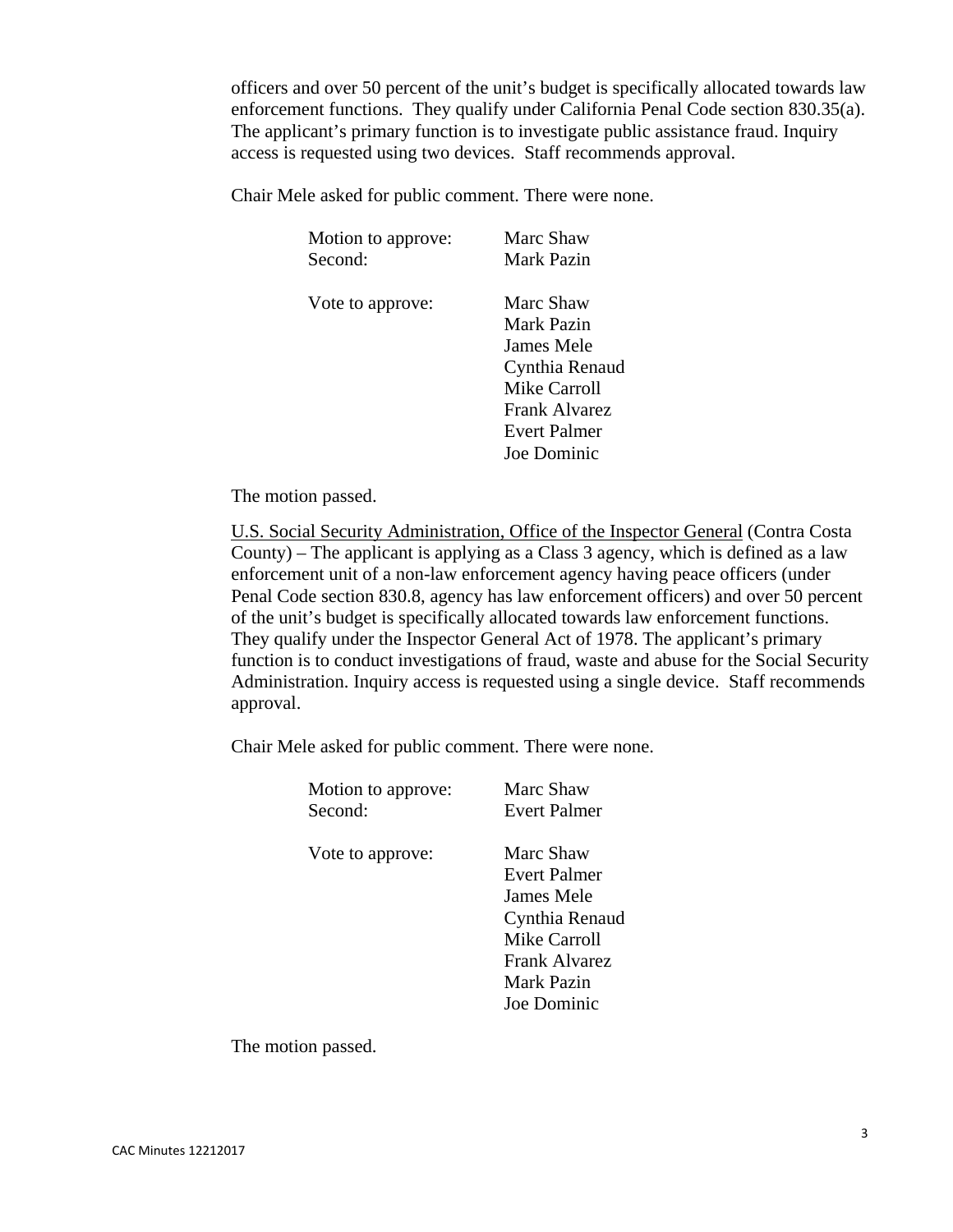## **8. CLIENT REPORTS**

Chair Mele referred to CLETS Executive Secretary Maria Cranston to present information about the applicants:

- a. Brea Police Department is now compliant, effective October 25, 2017. They will be removed from future agendas.
- b. Madera Co Sheriff Department is now compliant. The agency projected to be compliant by December 15, 2017. They have met the deadline and will be removed from future agendas.

## **9. CLOSED SESSION**

CLETS Executive Secretary Maria Cranston advised the audience that pursuant to Government Code section 11126(c)(18)(A), a closed session will be conducted in order to review detailed Client Reports regarding specific matters that pose 'a threat or potential threat of criminal activity' against CLETS and/or CLETS data transmitted between the DOJ and specific client law enforcement agencies.

Chair Mele initiated a roll call vote on this action. Vote to approve: James Mele

| Vote to approve: | James Mele           |
|------------------|----------------------|
|                  | Cynthia Renaud       |
|                  | <b>Mark Pazin</b>    |
|                  | Mike Carroll         |
|                  | Marc Shaw            |
|                  | <b>Frank Alvarez</b> |
|                  | Evert Palmer         |
|                  | Joe Dominic          |

The Committee vacated the chambers to go to closed session. Upon return to open session, Chair Mele indicated a motion and a vote was taken to grant an extension.

CLETS Executive Secretary Maria Cranston reiterated to the audience that a closed session was held pursuant to Government Code section 11126 (c)(18)(A). The Committee received a status report regarding specific matters that pose "a threat or potential threat of criminal activity" against CLETS and/or CLETS data transmitted between the DOJ and specific client law enforcement agencies, where the disclosure of these considerations could compromise the security of CLETS or the transmitted CLETS data. The CAC evaluated the status of compliance efforts and directed dates by which items need to be resolved."

## **10. MEMBERS REPORT**

Chair Mele asked the CAC members if they have anything to report. Nothing to report.